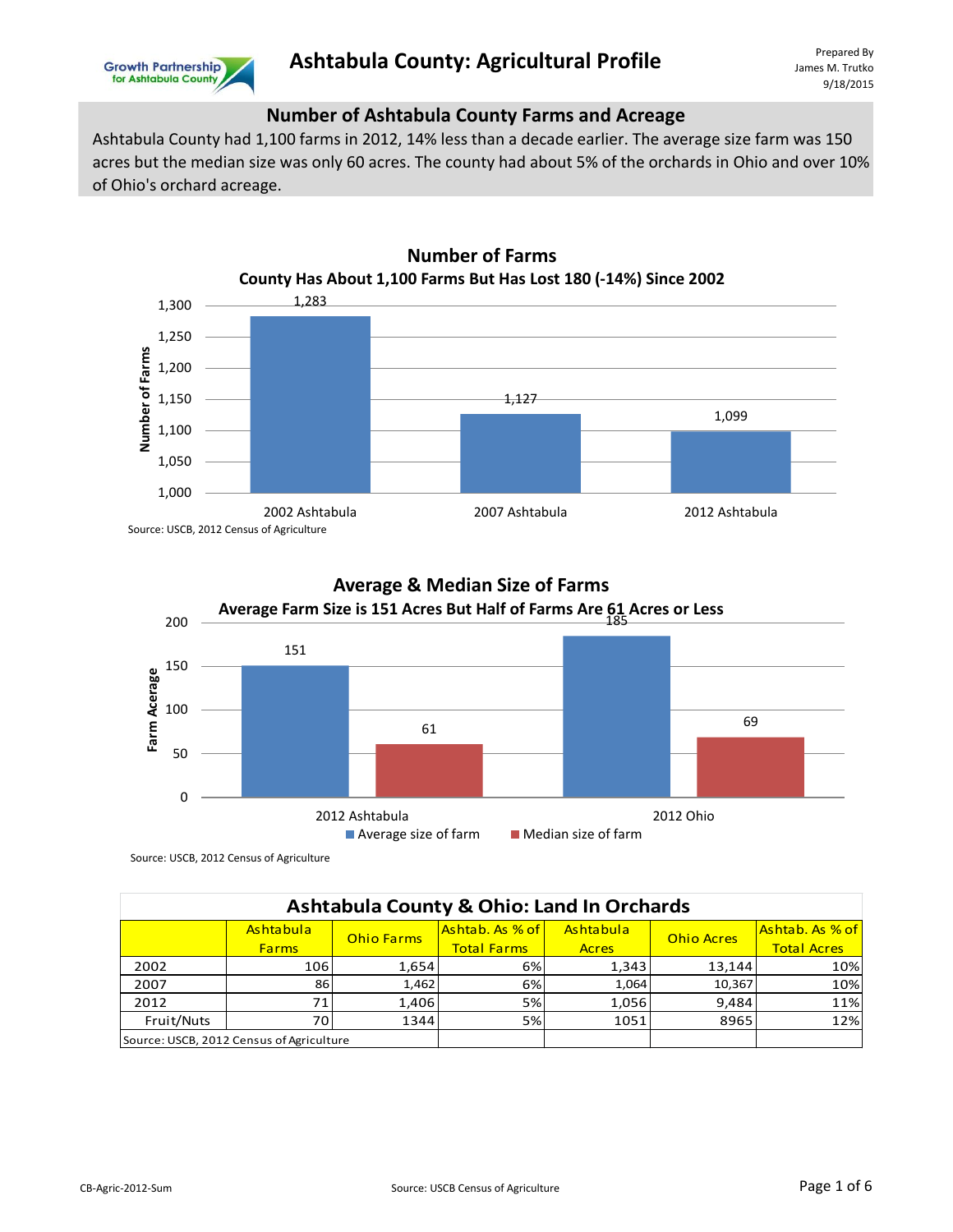



| <b>Ashtabula County: Farm Summary</b>    |           |           |           |              |  |  |
|------------------------------------------|-----------|-----------|-----------|--------------|--|--|
|                                          | 2002      | 2007      | 2012      | 2002-12 %Chg |  |  |
|                                          | Ashtabula | Ashtabula | Ashtabula |              |  |  |
| <b>Total Farms</b>                       | 1,283     | 1,127     | 1,099     | $-14%$       |  |  |
| Total cropland farms                     | 1,172     | 995       | 937       | $-20%$       |  |  |
| Harvested cropland farms                 | 1,013     | 870       | 843       | $-17%$       |  |  |
| Irrigated land farms                     | 58        | 52        | 57        | $-2%$        |  |  |
| Government payments farms                | 348       | 358       | 315       | $-9%$        |  |  |
|                                          |           |           |           |              |  |  |
| Land in farms acres                      | 170,424   | 161,698   | 165,967   | $-3%$        |  |  |
| Average size of farm (acres)             | 133       | 143       | 151       | 14%          |  |  |
| Median size of farm (acres)              | 81        | 61        | 61        | $-25%$       |  |  |
| Source: USCB, 2012 Census of Agriculture |           |           |           |              |  |  |

| <b>Ashtabula County &amp; Ohio Average Farm Size (Acres)</b> |     |     |    |  |  |  |  |
|--------------------------------------------------------------|-----|-----|----|--|--|--|--|
| $Index (Ohio =$<br>2012<br>2012 Ohio<br>Ashtabula<br>100)    |     |     |    |  |  |  |  |
| Average size of farm                                         | 151 | 185 | 82 |  |  |  |  |
| Median size of farm                                          | 61  | 69  | 88 |  |  |  |  |
| Source: USCB, 2012 Census of Agriculture                     |     |     |    |  |  |  |  |

**Farm Size (Acres) Nearly 40% of Farms Are 50-179 Acres**



| <b>Ashtabula County: Farm Size (Acres)</b> |                   |                  |                   |                  |  |  |
|--------------------------------------------|-------------------|------------------|-------------------|------------------|--|--|
|                                            | 2012<br>Ashtabula | <b>2012 Ohio</b> | 2012<br>Ashtabula | <b>2012 Ohio</b> |  |  |
| Farms by size:                             | 100%l             | 100%             | 1099              | 75462            |  |  |
| 1 to 9 acres                               | 9%                | 9%               | 97                | 6,796            |  |  |
| 10 to 49 acres                             | 33%               | 32%              | 360               | 24,220           |  |  |
| 50 to 179 acres                            | 39%               | 36%              | 430               | 26,890           |  |  |
| 180 to 499 acres                           | 13%               | 15%              | 138               | 11,291           |  |  |
| 500 to 999 acres                           | 4%                | 5%               | 49                | 3,674            |  |  |
| 1,000 acres or more                        | 2%                | 3%               | 25                | 2,591            |  |  |
| Source: USCB, 2012 Census of Agriculture   |                   |                  |                   |                  |  |  |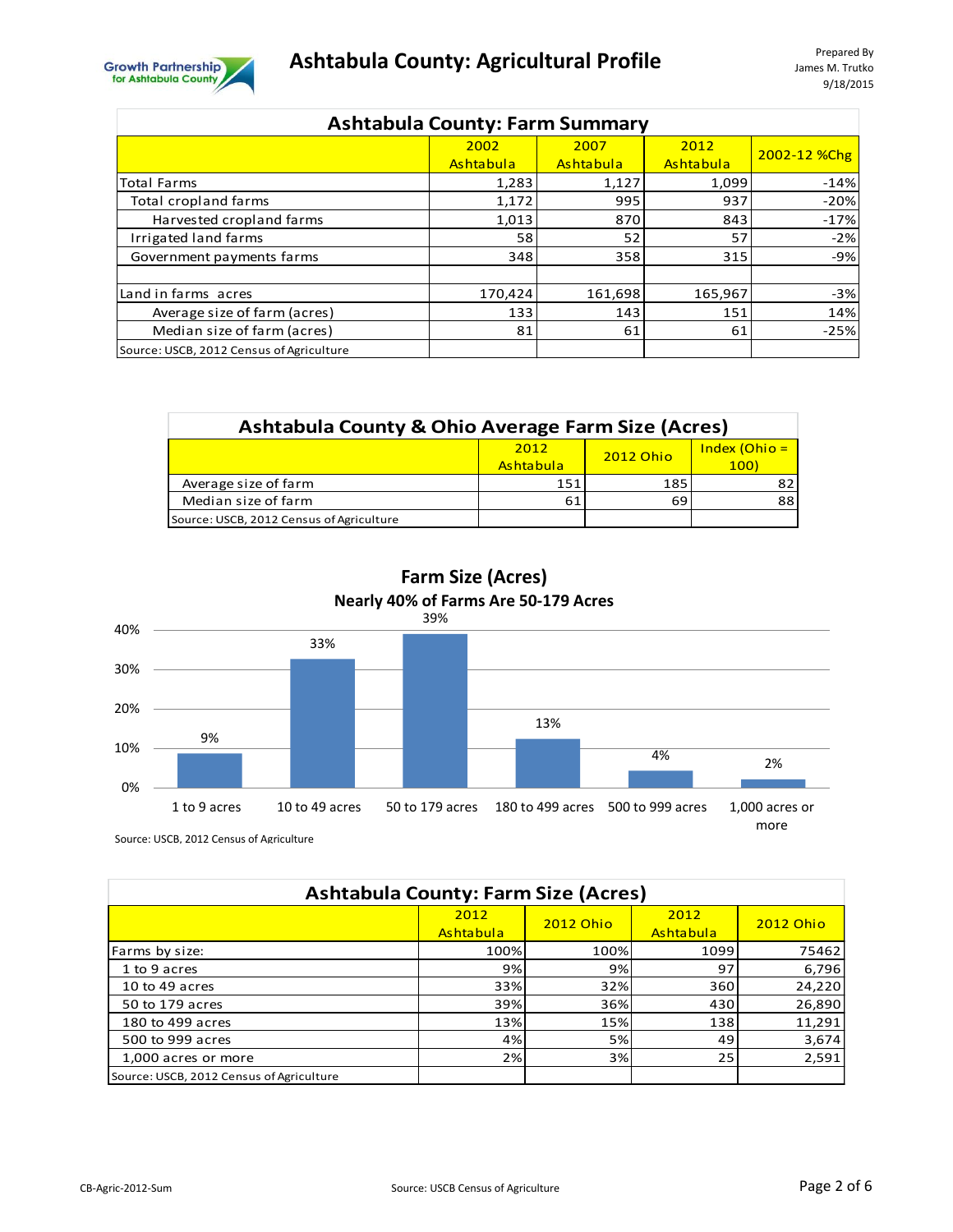

## **Farms Operators and Government Payments**

Ashtabula County farms were typically operated by older men (83% male; average age 57 years). Many operators had other jobs: nearly half of farm operators worked over 200 days off the farm. One-third of Ashtabula County farms received government payments in 2012; the average payment was about \$5,000.



**Profile of Farm Operators**

| <b>Ashtabula County: Profile of Farm Operators</b>      |               |      |  |  |  |
|---------------------------------------------------------|---------------|------|--|--|--|
|                                                         | <b>Number</b> | %    |  |  |  |
| <b>Total Farms</b>                                      | 1099          | 100% |  |  |  |
| <b>Total Operators</b>                                  | 1685          |      |  |  |  |
| Operators By Race - White                               | 1667          | 99%  |  |  |  |
| Operators By Race - Other                               | 18            | 1%   |  |  |  |
| Primary Occupation of Operator                          |               |      |  |  |  |
| Farming                                                 | 514           | 47%  |  |  |  |
| Other                                                   | 585           | 53%  |  |  |  |
| Principal Operator By Sex                               |               |      |  |  |  |
| Male                                                    | 916           | 83%  |  |  |  |
| Female                                                  | 183           | 17%  |  |  |  |
| Average Age of Principal Operator                       | 57.1          |      |  |  |  |
| Principal OperatorDays Worked Off Farm:                 |               |      |  |  |  |
| Worked Any Days Worked Off Farm                         | 775           | 71%  |  |  |  |
| Worked 200 Days or More Off Farm                        | 525           | 48%  |  |  |  |
| Source: USCB, 2012 Census of Agriculture County Profile |               |      |  |  |  |
|                                                         |               |      |  |  |  |
| <b>Ashtabula County: Government Payments</b>            |               |      |  |  |  |

| <b>Ashtabula County: Government Payments</b> |                                          |         |                    |  |  |  |
|----------------------------------------------|------------------------------------------|---------|--------------------|--|--|--|
|                                              | <b>Total Amount</b><br>No. Farms         |         |                    |  |  |  |
|                                              | Receiving                                | of Govt | <b>Payment Per</b> |  |  |  |
| Payments<br>Payments<br>Farm                 |                                          |         |                    |  |  |  |
| 2002                                         | 348                                      | \$1.93  | \$5,540            |  |  |  |
| 2007                                         | 358                                      | \$1.28  | \$3,587            |  |  |  |
| 2012                                         | 315                                      | \$1.61  | \$5,108            |  |  |  |
| 02-12 %Chg                                   | $-9%$                                    | $-17%$  | $-8%$              |  |  |  |
|                                              | Source: USCB, 2012 Census of Agriculture |         |                    |  |  |  |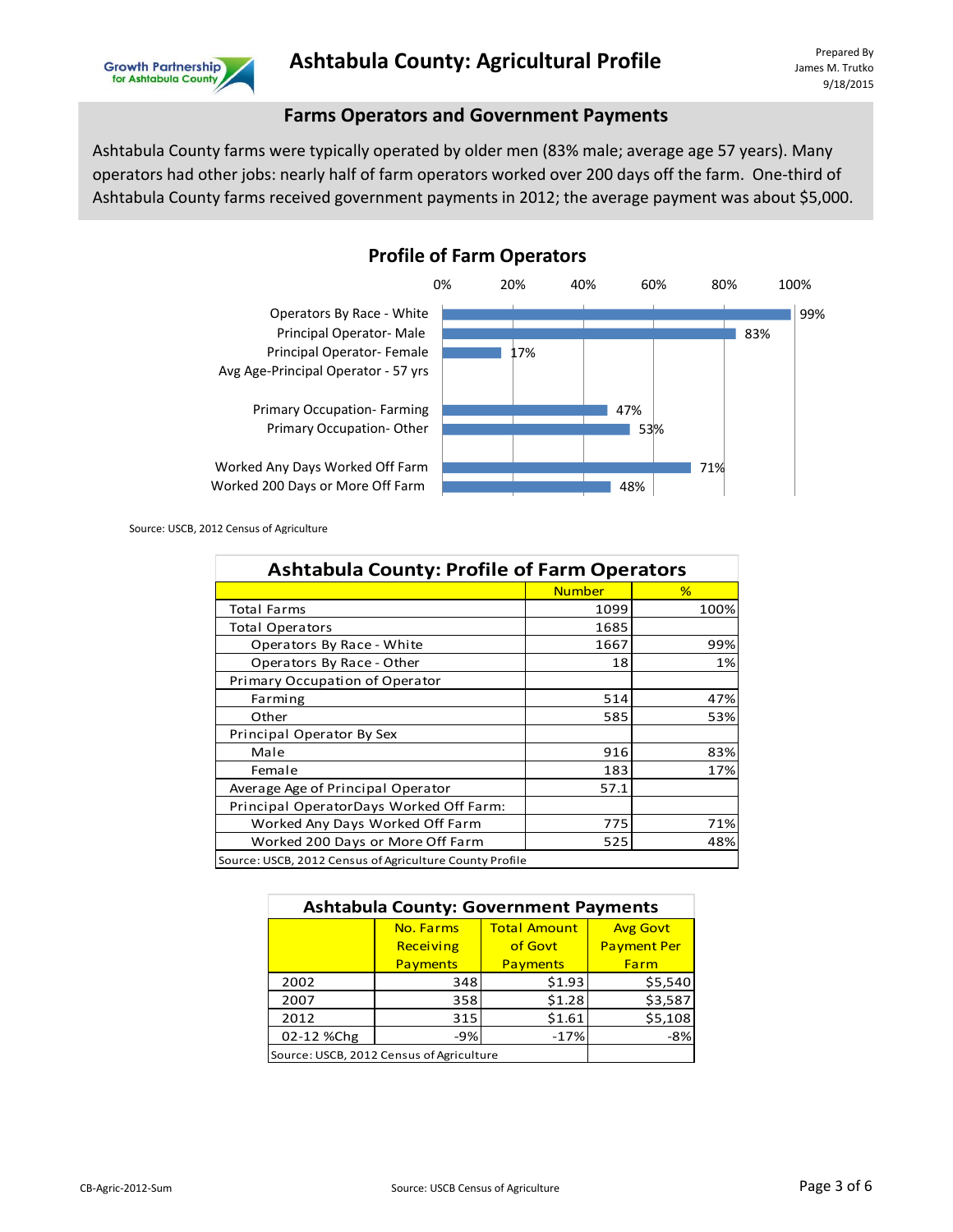

## **Market Value of Agricultural Products**

Ashtabula County farms sold over \$80 million of agricultural products in 2012, more the double the amount sold a decade earlier. The growth was due to an increase in crop sales rather the livestock or poultry sales. The average farm sold nearly \$75,000 worth of agricultural products, double the amount a decade earlier. However, over half of farms sold less than \$5,000 in agricultural products.



Source: USCB, 2012 Census of Agriculture

| Ashtabula County: Market Value of Agricultural Products Sold (\$Mil) |                                                    |                                                     |                                    |                                                     |                                             |                            |  |
|----------------------------------------------------------------------|----------------------------------------------------|-----------------------------------------------------|------------------------------------|-----------------------------------------------------|---------------------------------------------|----------------------------|--|
|                                                                      | Ashtabula<br><b>Total Products</b><br>Sold (\$Mil) | Ashtabula<br>Crops, incl<br>nursery &<br>greenhouse | Ashtabula<br>Livestock,<br>poultry | <b>Ohio Total</b><br><b>Products Sold</b><br>(SMil) | Ohio Crops,<br>incl nursery &<br>greenhouse | Ohio Livestock,<br>poultry |  |
| 2002                                                                 | \$39.9                                             | \$19.9                                              | \$20.1                             | \$4,263.5                                           | \$2,304.9                                   | \$1,958.7                  |  |
| 2007                                                                 | \$55.2                                             | \$28.7                                              | \$26.6                             | \$7,070.2                                           | \$4,109.7                                   | \$2,960.5                  |  |
| 2012                                                                 | \$82.3                                             | \$61.2                                              | \$21.1                             | \$10,064.1                                          | \$6,597.9                                   | \$3,466.1                  |  |
| 02-12 %Chg                                                           | 106%                                               | 208%                                                | 5%                                 | 136%                                                | 186%                                        | 77%                        |  |
|                                                                      | Source: USCB, 2012 Census of Agriculture           |                                                     |                                    |                                                     |                                             |                            |  |

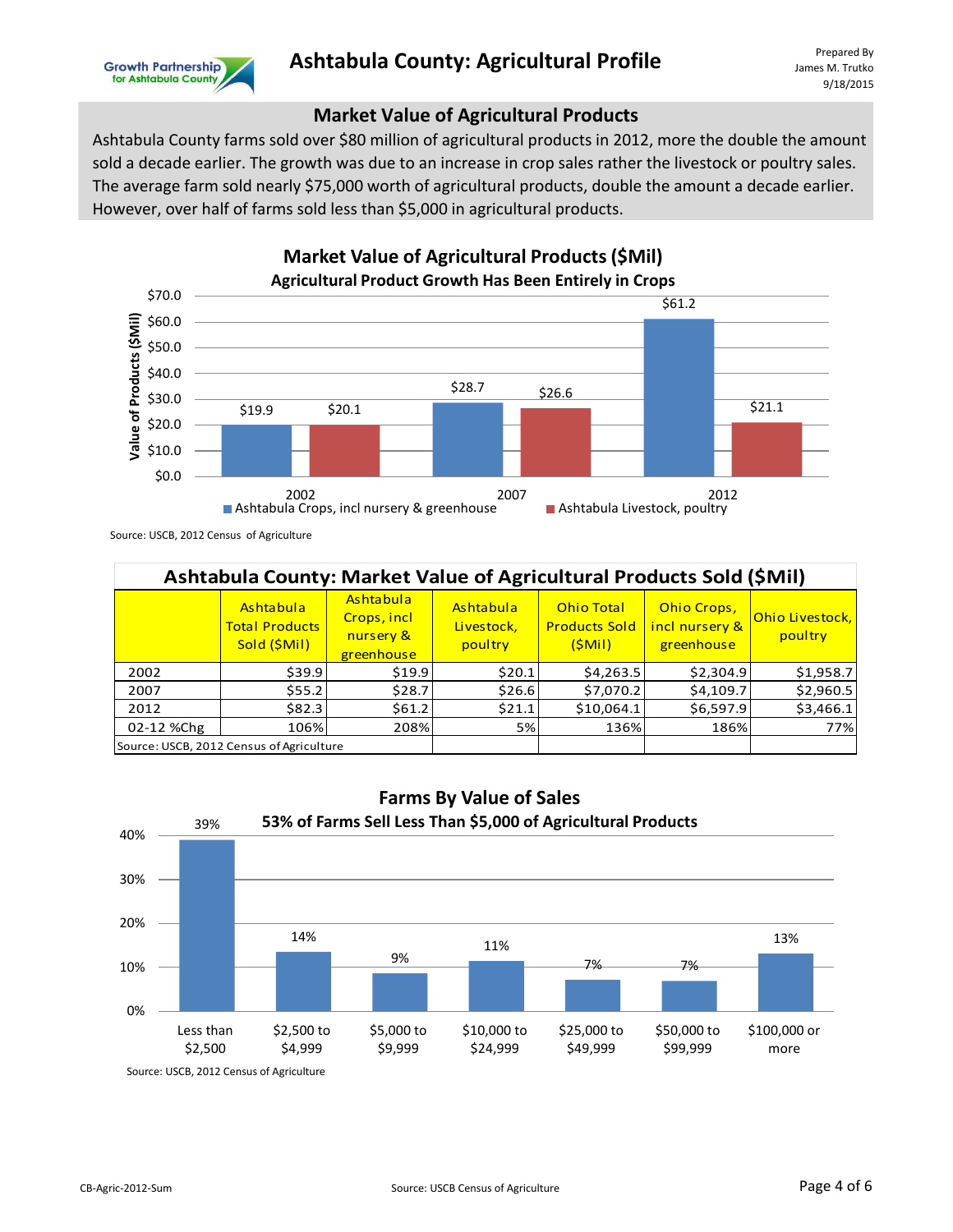

| <b>Ashtabula County: Farms By Value of Sales</b> |                          |           |                          |                  |  |  |
|--------------------------------------------------|--------------------------|-----------|--------------------------|------------------|--|--|
|                                                  | 2012<br><b>Ashtabula</b> | 2012 Ohio | 2012<br><b>Ashtabula</b> | <b>2012 Ohio</b> |  |  |
| Farms by value of sales:                         | 100%                     | 100%      | 1,099                    | 75,462           |  |  |
| Less than \$2,500                                | 39%                      | 33%       | 429                      | 25,198           |  |  |
| \$2,500 to \$4,999                               | 14%                      | 10%       | 149                      | 7,305            |  |  |
| \$5,000 to \$9,999                               | 9%                       | 10%       | 95                       | 7,220            |  |  |
| \$10,000 to \$24,999                             | 11%                      | 11%       | 126                      | 8,497            |  |  |
| \$25,000 to \$49,999                             | 7%                       | 8%        | 79                       | 6,154            |  |  |
| \$50,000 to \$99,999                             | 7%                       | 8%        | 76                       | 5,764            |  |  |
| \$100,000 or more                                | 13%                      | 20%       | 145                      | 15,324           |  |  |
| Source: USCB, 2012 Census of Agriculture         |                          |           |                          |                  |  |  |

#### **Average Market Value of**

## **Agricultural Products Sold (Per Farm)**

|                                          | <b>Ashtabula</b> | Ohio      |  |  |  |
|------------------------------------------|------------------|-----------|--|--|--|
| 2002                                     | \$31,126         | \$54,804  |  |  |  |
| 2007                                     | \$49,009         | \$93,200  |  |  |  |
| 2012                                     | \$74,846         | \$133,366 |  |  |  |
| 140%<br>02-12 %Chg<br>143%               |                  |           |  |  |  |
| Source: USCB, 2012 Census of Agriculture |                  |           |  |  |  |

# **Composition and Ranking of Agricultural Products**

The largest two agricultural commodities sold from Ashtabula County farms were grains (\$52 million) and milk (\$16 million). The county ranked number one in Ohio for sales in fruits & nuts.

| Ashtabula County: Value of Products & Ohio/US Ranking   |          |               |                       |  |  |  |
|---------------------------------------------------------|----------|---------------|-----------------------|--|--|--|
|                                                         |          | Ohio Rank (88 | U.S. Rank             |  |  |  |
| <b>Item</b>                                             | Quantity | Counties)     | $(3079 \text{ Cos.})$ |  |  |  |
| MARKET VALUE OF AGRICULTURAL PRODUCTS SOLD (\$Mil)      |          |               |                       |  |  |  |
| Total value of agricultural products sold               | \$82.3   | 49            | 1,345                 |  |  |  |
| Value of crops including nursery & greenhouse           | \$61.2   | 50            | 1,013                 |  |  |  |
| Value of livestock, poultry, & their products           | \$21.1   | 41            | 1,578                 |  |  |  |
|                                                         |          |               |                       |  |  |  |
| VALUE OF SALES BY COMMODITY GROUP (\$1,000)             |          |               |                       |  |  |  |
| Grains, oilseeds, dry beans, & dry peas                 | \$52.4   | 45            | 804                   |  |  |  |
| Milk from cows                                          | \$16.3   | 18            | 376                   |  |  |  |
| Cattle & calves                                         | \$4.0    | 57            | 1,953                 |  |  |  |
| Other crops & hay                                       | \$3.5    | 8             | 837                   |  |  |  |
| Nursery, greenhouse, floriculture, & sod                | \$2.5    | 28            | 690                   |  |  |  |
| Fruits, tree nuts, & berries                            | \$2.0    | $\mathbf{1}$  | 314                   |  |  |  |
| Vegetables, melons, potatoes, & sweet potatoes          | \$0.7    | 33            | 996                   |  |  |  |
| <b>Other Commodity Groups</b>                           | \$0.8    |               |                       |  |  |  |
| Total value of agricultural products sold               | \$82.3   | 49            | 1,345                 |  |  |  |
|                                                         |          |               |                       |  |  |  |
| <b>TOP CROP ITEMS (acres)</b>                           |          |               |                       |  |  |  |
| Soybeans for beans                                      | 43,472   | 47            | 659                   |  |  |  |
| Corn for grain                                          | 25,909   | 51            | 870                   |  |  |  |
| Forage-land used for hay, grass silage, & greenchop     | 22,671   | 16            | 851                   |  |  |  |
| Corn for silage                                         | 2,957    | 21            | 599                   |  |  |  |
| Oats for grain                                          | 2,410    | 3             | 96                    |  |  |  |
|                                                         |          |               |                       |  |  |  |
| TOP LIVESTOCK INVENTORY ITEMS (number)                  |          |               |                       |  |  |  |
| Cattle and calves                                       | 14,113   | 32            | 1,659                 |  |  |  |
| Layers                                                  | 5,081    | 29            | 805                   |  |  |  |
| Broilers and other meat-type chickens                   | 1,489    | 27            | 835                   |  |  |  |
| Horses and ponies                                       | 2,104    | 13            | 427                   |  |  |  |
| Source: USCB, 2012 Census of Agriculture County Profile |          |               |                       |  |  |  |